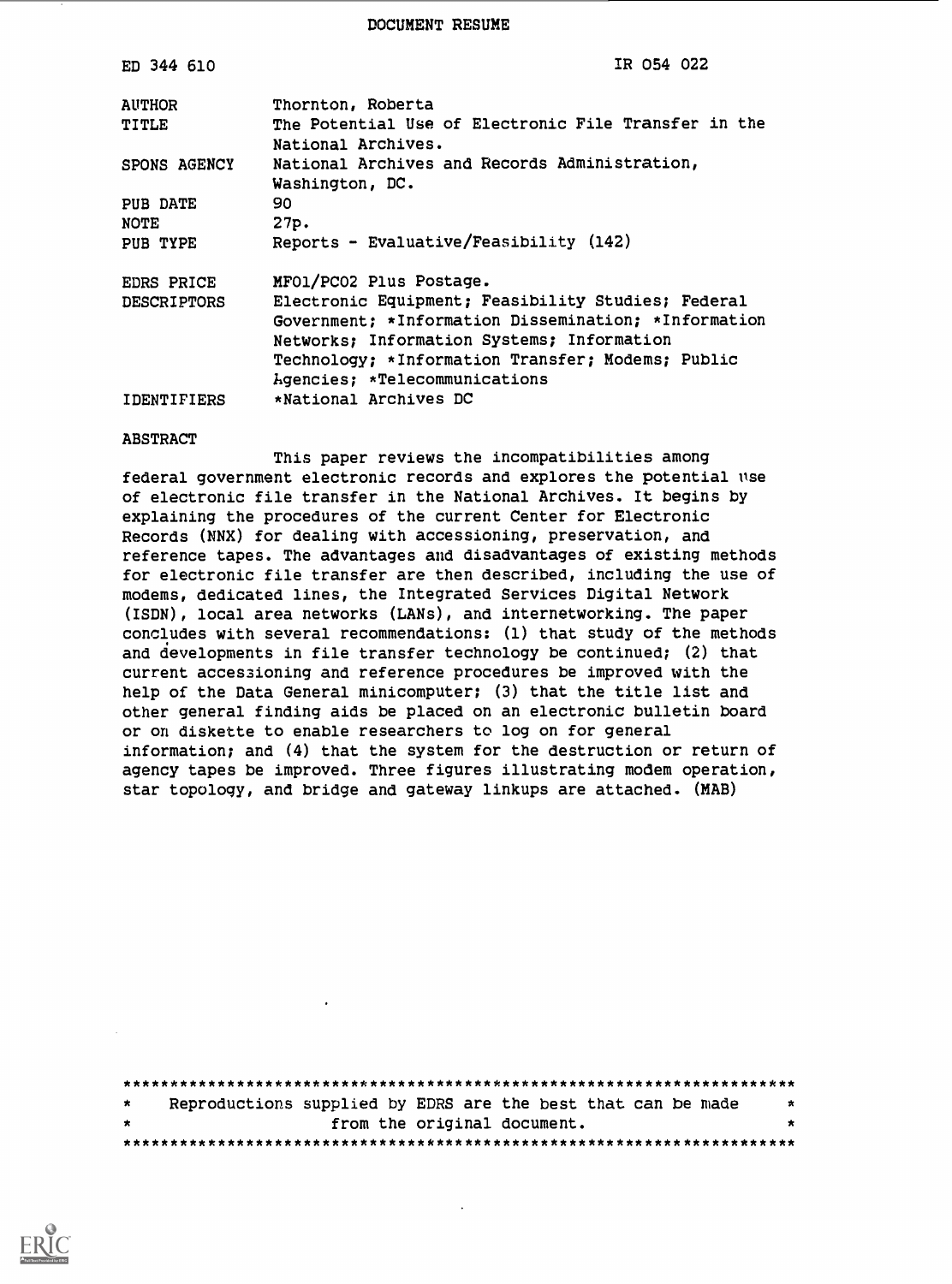U.S. DEPARTMENT OF EDUCATION<br>Office of Educational Research and Improvement EDUCATIONAL RESOURCES INFORMATION CENTER (ERIC)

0 This document has been reproduced as received from the person or organization origine ing it.

yi Minor changes have been made to Improve reproduchbh quality

Points of view or opinions stated in Unis docu-<br>ment ido\_not\_necessarily\_represent\_official<br>OERI position or policy

#### THE POTENTIAL USE OF ELECTRONIC FILE TRANSFER IN THE NATIONAL ARCHIVES

 $\bullet$ 

**by** Roberta Thornton Archivist, Technical Services Branch Center for Electronic Records

June 29, 1990



"PERMISSION TO REPRODUCE THIS MATERIAL HAS BEEN GRANTED BY Jeffery T. Hartley

TO THE EDUCATIONAL RESOURCES INFORMATION CENTER (ERIC)."

BEST COPY AVAILABLE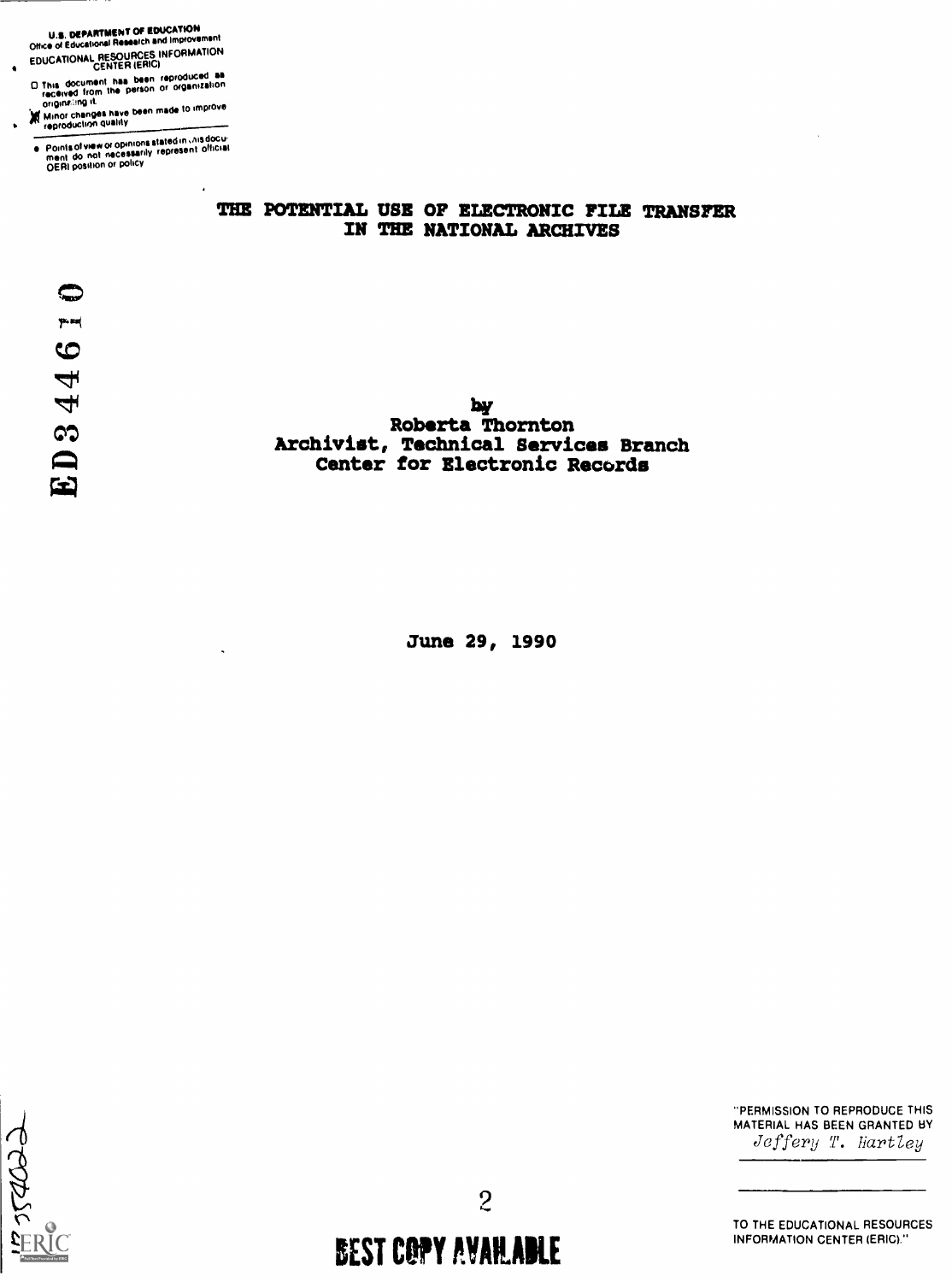#### PART I - INTRODUCTION

đ.

The technology of electronic file transfer is one which is constantly under development, and has become common to both the individual and professional user. The result has leen a plethora of services and equipment which operate at varying levels of cost and efficiency. Many file transfer services are not compatible with more than a handful of other services. Therefore, while universities, businesses, Federal agencies, and individuals may choose from a variety of file transfer hardware and software, more likely than not, they are limited to communicating with only those who possess identical equipment.

Federal agencies are free to purchase file transfer equipment which best suits their needs. Businesses, universities, and individuals expect to be able to access Federal electronic records with their own file transfer equipment. The resulting confusion confronts The Center for Electronic Records (NNX), which accessions electronic records, and answers to both Federal agencies and private citizens.

Due to the overwhelming variety of hardware and software available on the market, there are many problems with electronic records in the Federal government. Different agencies of the Federal government require specialized computer equipment and facilities, and are entitled to make decisions regarding their agencies' computer requirements. For example, the scientific



1

 $\overline{\mathbf{3}}$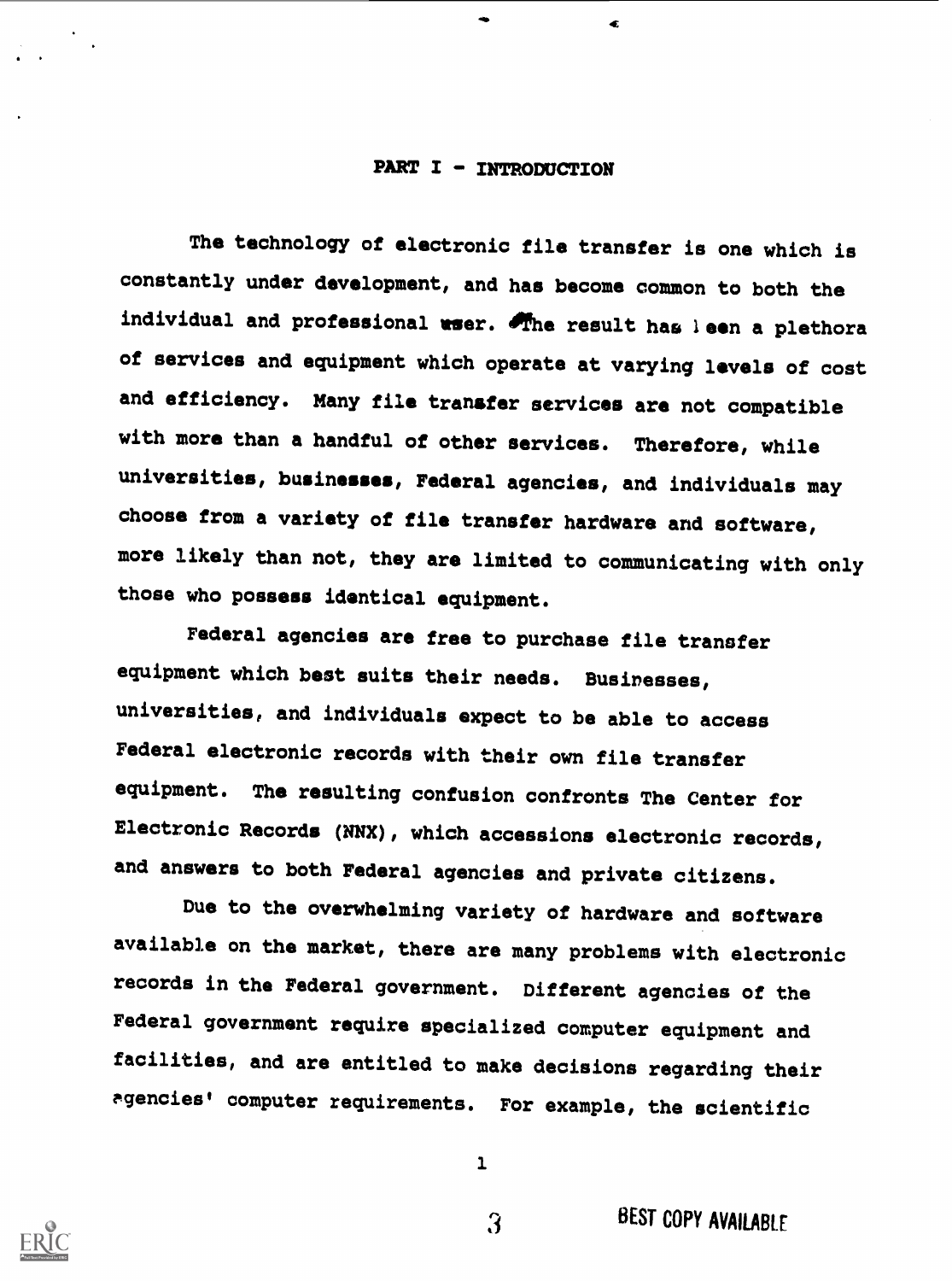data generated from one satellite alone may constitute one terabyte of data per day. The type c' equipment necessary to process such massive amounts of data is inappropriate for an agency which uses PCs primarily for word processing and electronic mail, with no requirements for complex computing utilities.

As the National Archives and Records Administration (NARA) and NNX move into an era of automation and improved methods of data retrieval, improved methods of accessioning and reference service of electronic records must be developed. Better and faster data transfer is necessary if NNX is to exist as a useful archives of electronic records.

NNX is responsible for maintaining electronic records of the Federal government which are determined to be of permanent archival value. Certain datasets should be made available to researchers quickly, us some categories of data have high current interest as well as enduring value. NNX staff must possess the ability to accession, describe, preserve, and make available electronic records from all agencies of the Federal government in a manner which is consistent with NARA's mission. Certainly this is no easy task, and rapidly changing technology makes it more difficult to handle a wide variety of hardware and software.

Current procedures for the accessioning, processing and reference service of NNX's holdings are slow and outdated in comparison to the current level of data transfer and retrieval



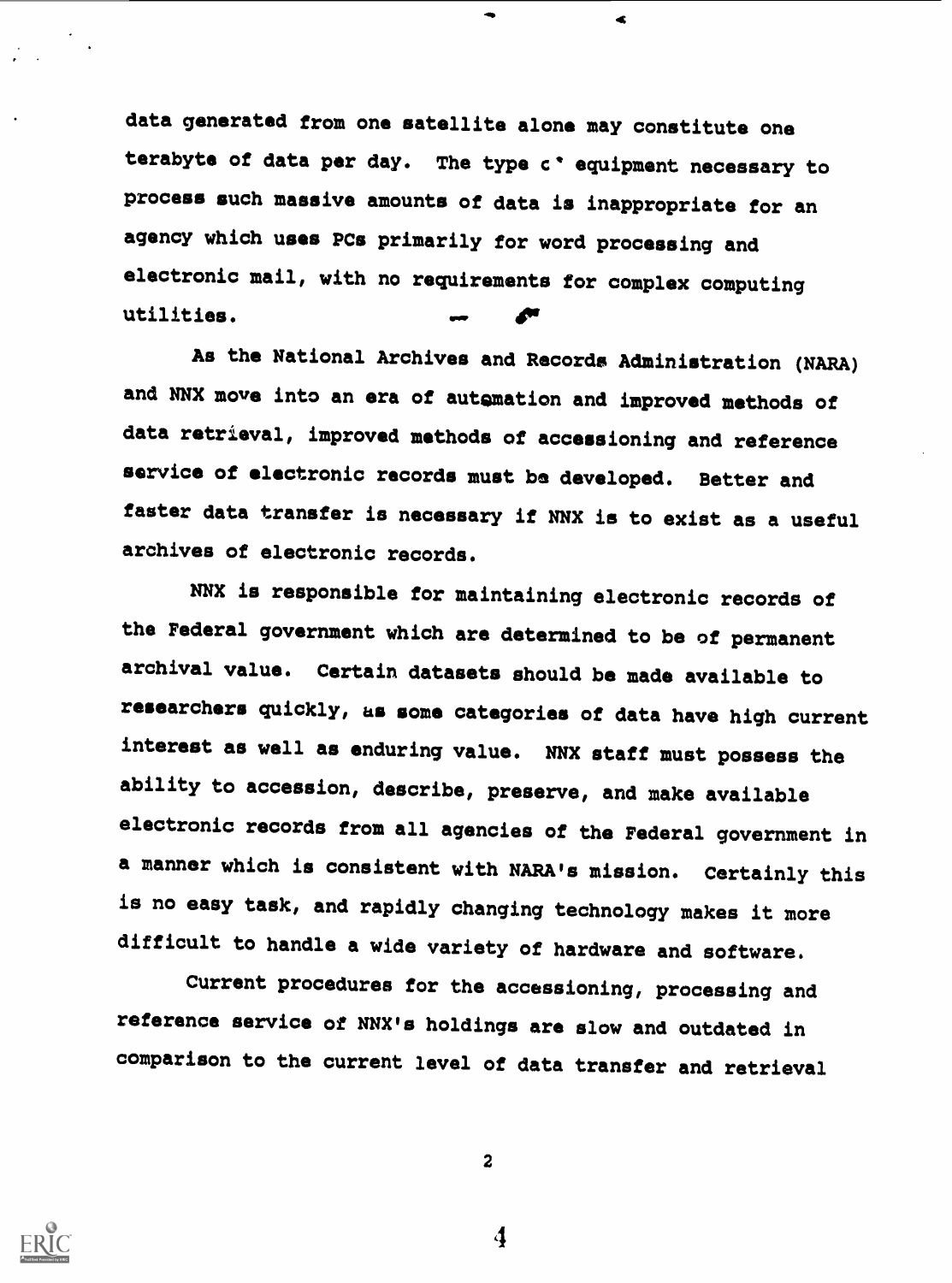technology used in the government and privata sector. This is damaging to the image of NNX and NARA.

Æ

There is equipment on the market which may improve NNX's ability to provide electronic file transfer, some of which is reasonably priced. For example, the surplus Data General minicomputer which NNX acquired from the Small Business Administration will be able to provide faster service for preservation copying than that which is currently possible. Before reviewing such options, an explanation of current NNX procedures is necessary to provide the reader with a basis from which to judge the electronic file transfer options indicated in this paper.



 $5\overline{)}$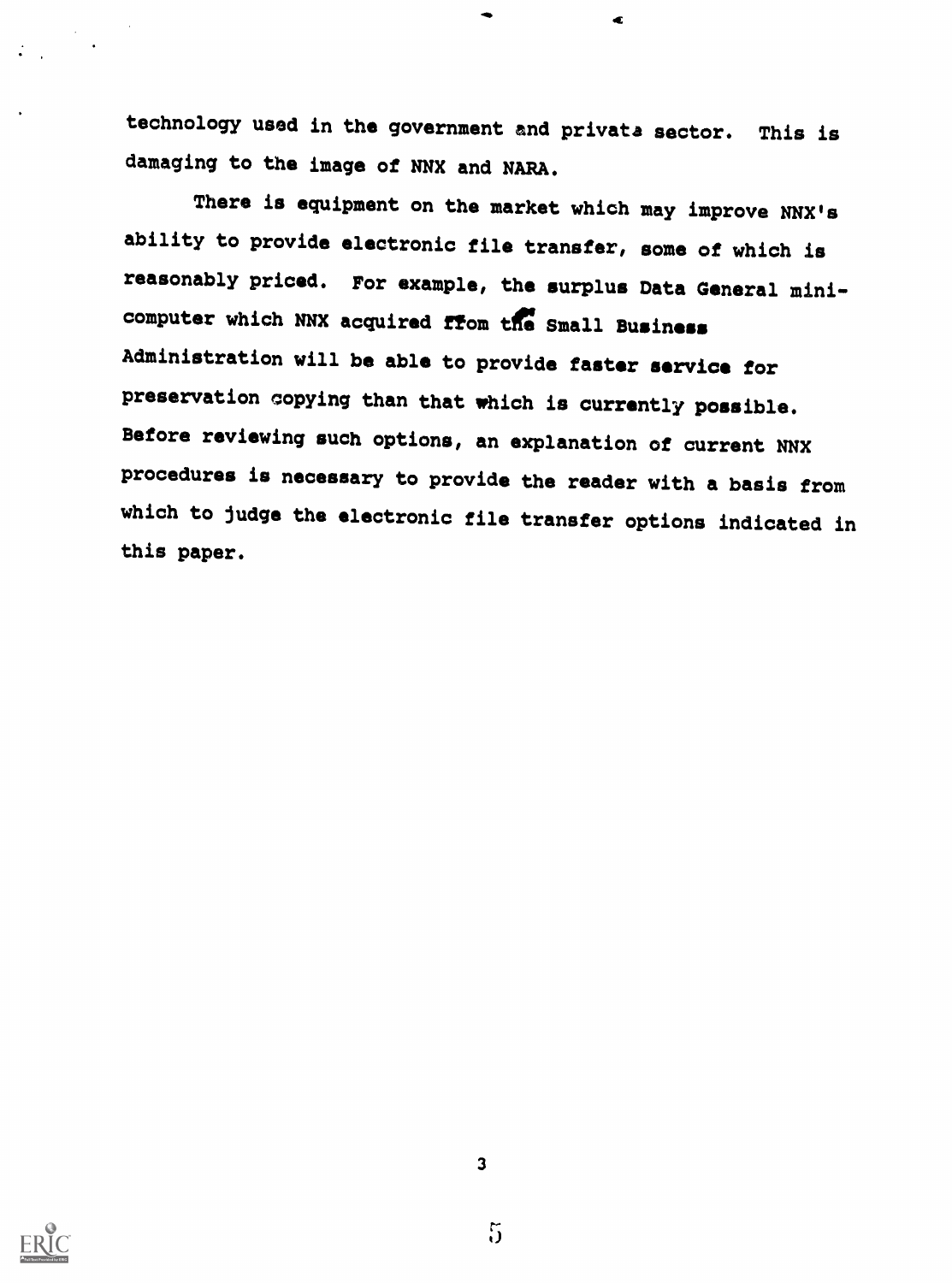#### PART II - CURRENT PROCEDURES

#### A. Accessioning

The Archival Services Branch (NNXA) of NNX is responsible for the appraisal, accessioning, validation and description of datasets as they arrive in NNX. Current procedures for doing this are slow and tedious. The tape arrives, usually with an enclosed SF 258 (Transfer of Federal Records). In addition to the tape is docamentation which includes code books to interpret the data, and record layouts.

The accessioning archivist must submit the dataset(s) to the Technical Services Branch (NNXR) for a Tapemap  $1$  and Tape Dump <sup>2</sup>. When output is received, the archivist validates the records by hand with the tape dump, or by use of Statistical Analysis System (SAS) software. Validation consists of verifying that the record layout provides correct information about each field within a record, that there are no erroneous fields, and that the records match those described in the documentation. Once validation is completed the archivist fills out a P-1 form requesting preservation work. The P-1 is recorded in the Preservation Log and the work is assigned to an NNXR programmer.

2 Prints a block of records.



<sup>&</sup>lt;sup>1</sup> If the tape is labelled, this utility provides<br>information about each dataset stored on the tape such as logical<br>record length, blocksize, blocking factor, number of blocks, and<br>coding format. In addition, this utility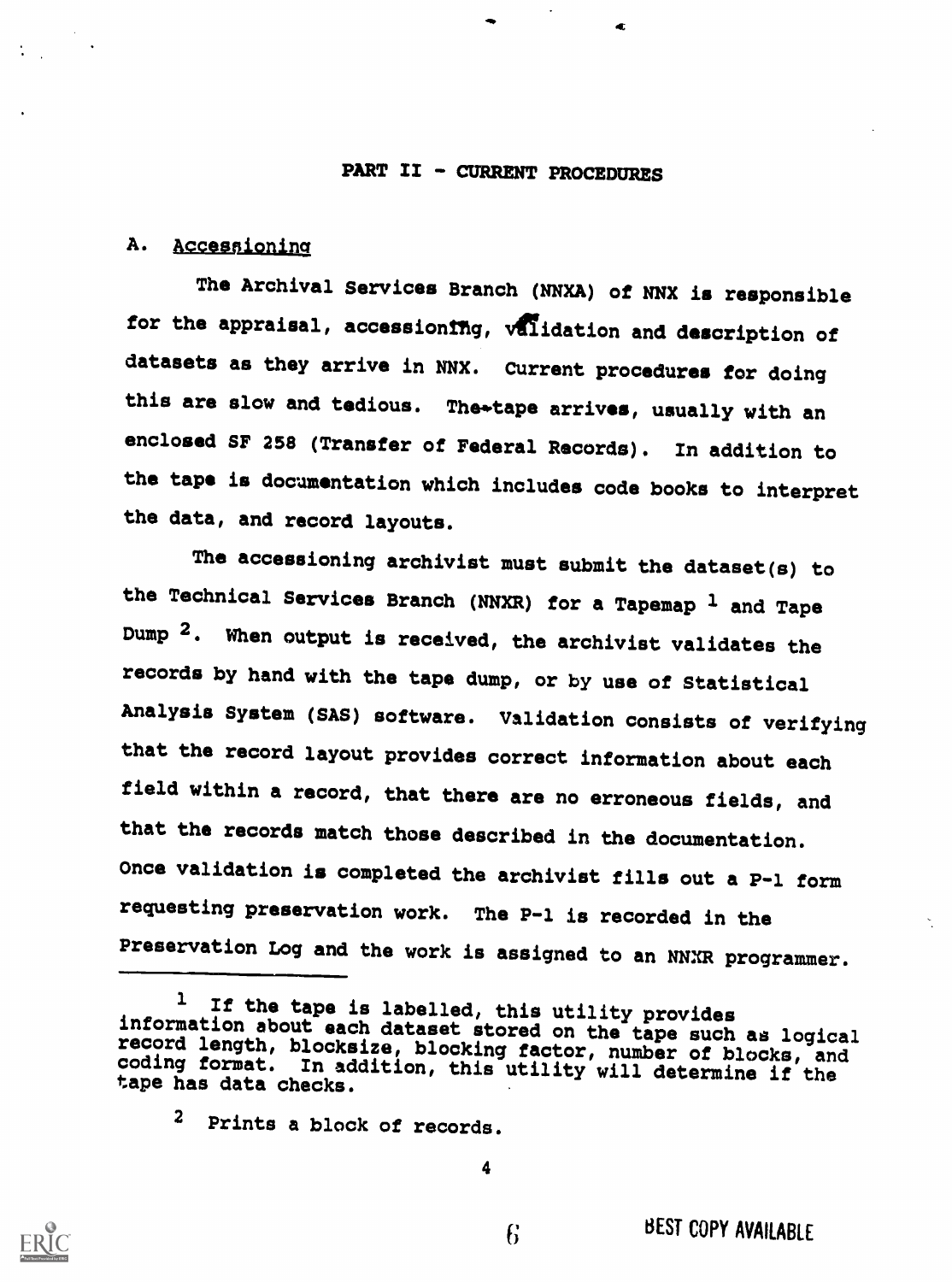Once the P-1 is assigned, the programmer pulls the input (agency) tape(s) from the temporary storage vault, pulls two or more blank preservation tapes from the blank tape storage area,  $3$ logs them out from NNXR, and sends them via courier to the National Institutes of Health (NIH) computer center. It takes approximately one-half day for the tapes to arrive at NIH, and they must be logged into the system before they can be accessed by the NNXR staff. Generally, 4t takes one day to produce a tapemap and dump, and two days to receive printouts from tapemaps and dumps.

# B. Preservation

After NNXA validateb he agency tapes, the preservation copy work is performed by first creating a master tape, and then a backup. Skeleton programs, written by NNXR archivists and stored on-line on WYLBUR (the NIH computer's text editor), assist in preservation copying. NNXR programmers modify these programs, which are written in Job Control Language (JCL) and Common Office Business Oriented Language (COBOL), to copy each accession. A Compare 4, Tapemap, and Tape Dump are performed after copying is complete. The tapes are returned to NNXR and are checked by the programmer responsible for making the copies.



5

<sup>&</sup>lt;sup>3</sup> Blank tapes must pass a strict evaluation test on ComputerLink tape cleaner/evaluator equipment before use in preservation work.

 $4$  Compares the data stored on the input tape to what has been copied onto the output tape. This is a byte to byte comparison.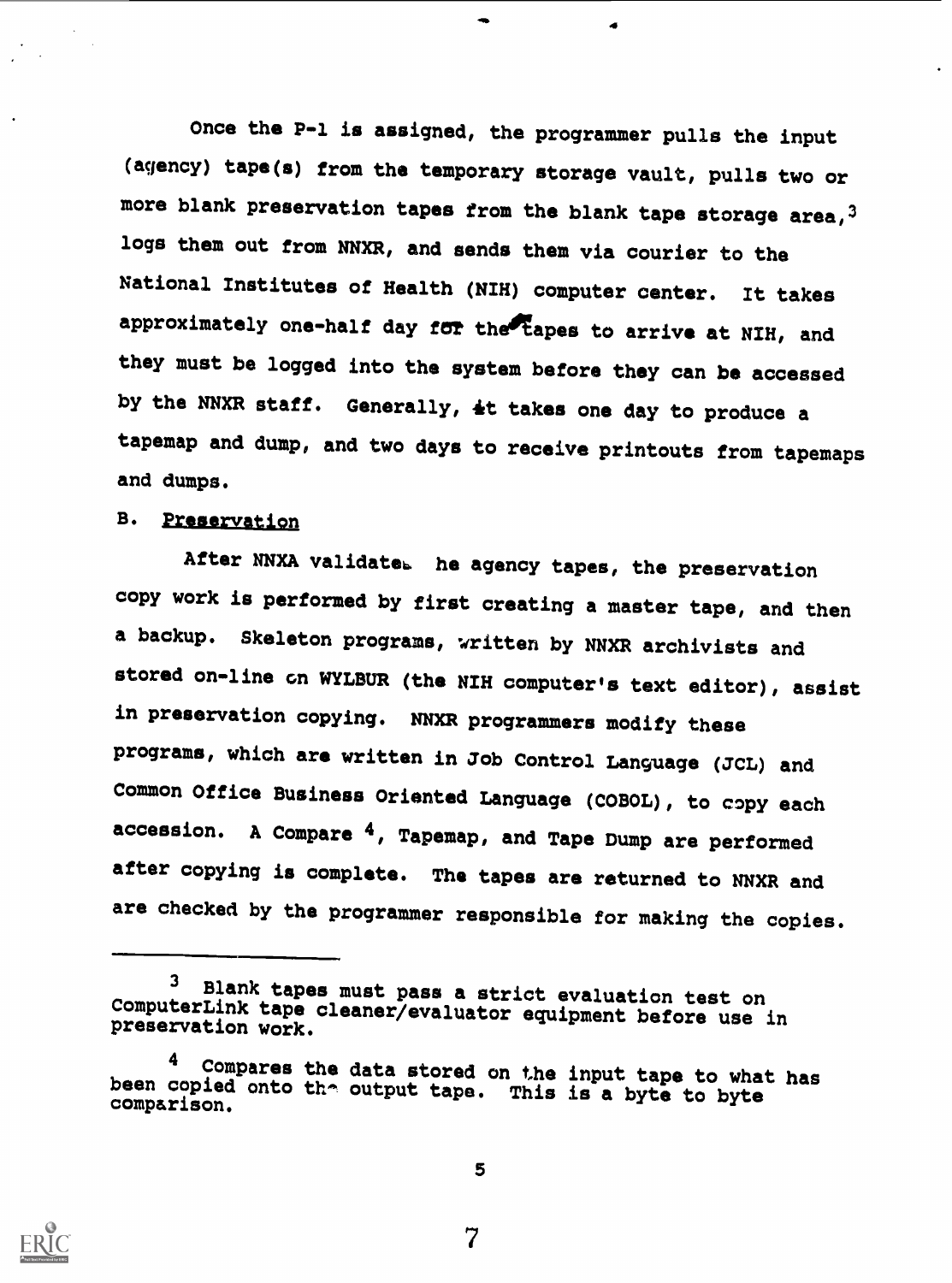It generally takes one week for the work to be completed and for the tapes to be returned to NNX.

 $\triangleleft$ 

Copying multiple datasets onto individual reels is time consuming because each dataset must be copied and compared individually, rather than making use of the tape-copy utility (the tape-copy utility copies-all atasets residing on a reel sequentially, but does not compare the output reel to the input reel). Currently, the only use\*of the tape-copy utility by NNX is for reference work with multiple dataset reels.

Individual copying and comparison is slow and tedious, but must be done in order to verify that the output datasets exactly match the input datasets. Otherwise, the preservation work does not fulfill the archival function. Datasets are often copied in groups of 10 to 20. It is efficient to copy as many datasets as can fit onto the output real to preserve space. This procedure uses fewer reels and provides less expensive output to researchers (researchers are charged by how many reels have to be mounted in the copy job).

After the copy work is completed, the output tapes are logged into the FilePro TAPES database and the input tape is returned to the originating agency or destroyed. The FilePro TAPES database is a system which contains information about each dataset in the custody of NNX. This information is used for many purposes, including: ten-year re-copying, reference work, the annual sample project, and holdings maintenance. The copies,



6

 $S$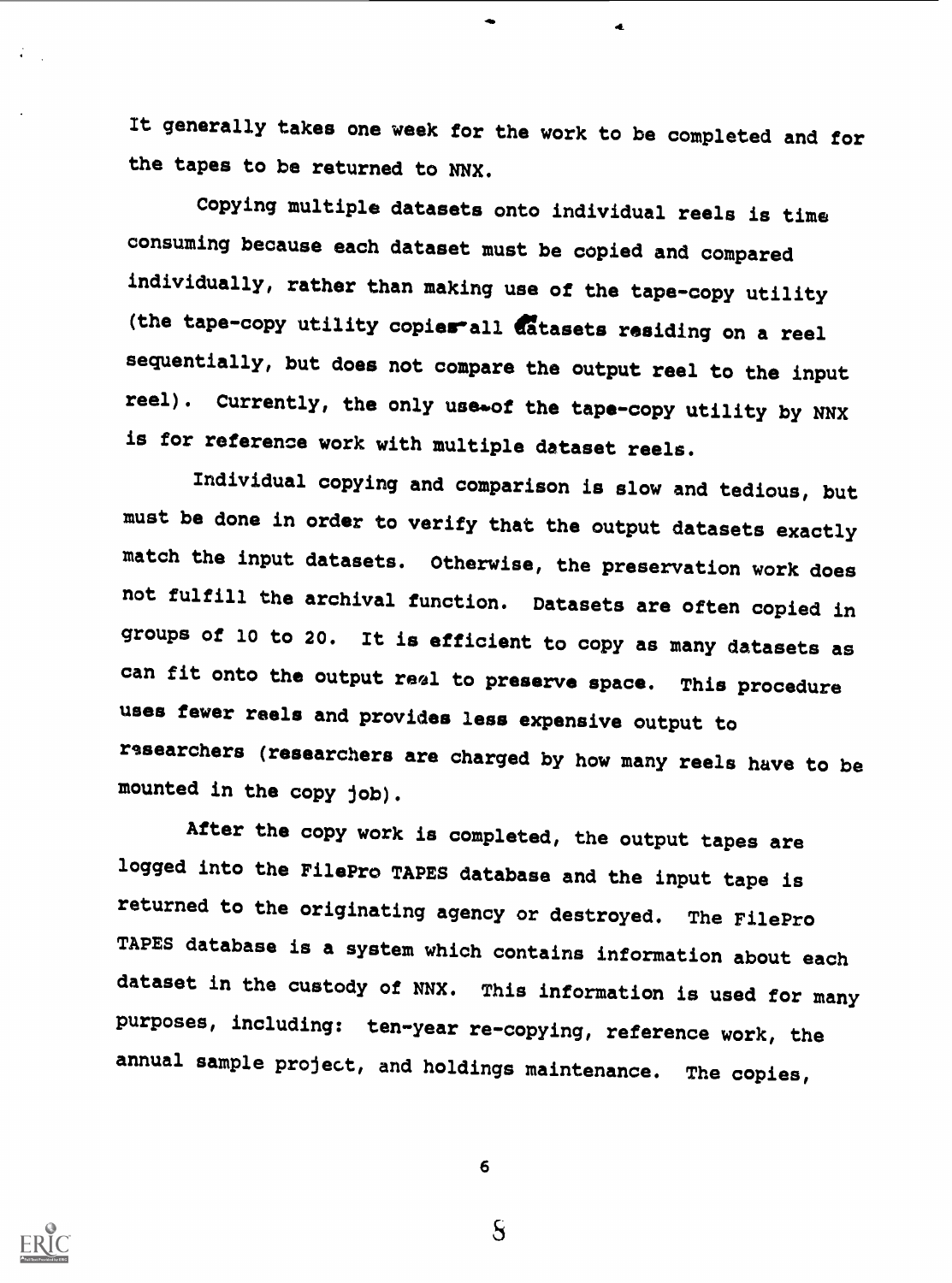printouts, and completed P-1 forms are then checked by another staff member before the work is considered complete.

An additional activity for the staff involves the return of agency original tapes. A backlog of work exicts from past years when NNX lacked the staff to work on this project, and there were no formal procedures for the return of agency tapes. Electronic file transfer would reduce this task, because agercy tapes would never leave the agency of origin.

After the tapes are copied, the accessioning archivist prepares an NNXA documentation package which describes the dataset(s) on the accessioned tape(s).

Although the procedures described above have worked in the past, there is a large backlog of accessioning and preservation work extending back several years. In addition, the NNX staff faces an enormous increase in the number of accessioned datasets in both the short and long-term, and there is every reason to believe that these numbers will continue to increase, especially as NNX aggressively pursues the appraisal and accessioning of electronic records. When one considers the increase in accessioned datasets in addition to the number of tapes which must be recopied every ten years, the amount of preservation work required becomes overwhelming.

## C. Reference

The NNXR staff is responsible for creating output tapes for researchers. Reference tapes are provided on a cost recovery basis. Although they are copied onto a lower quality

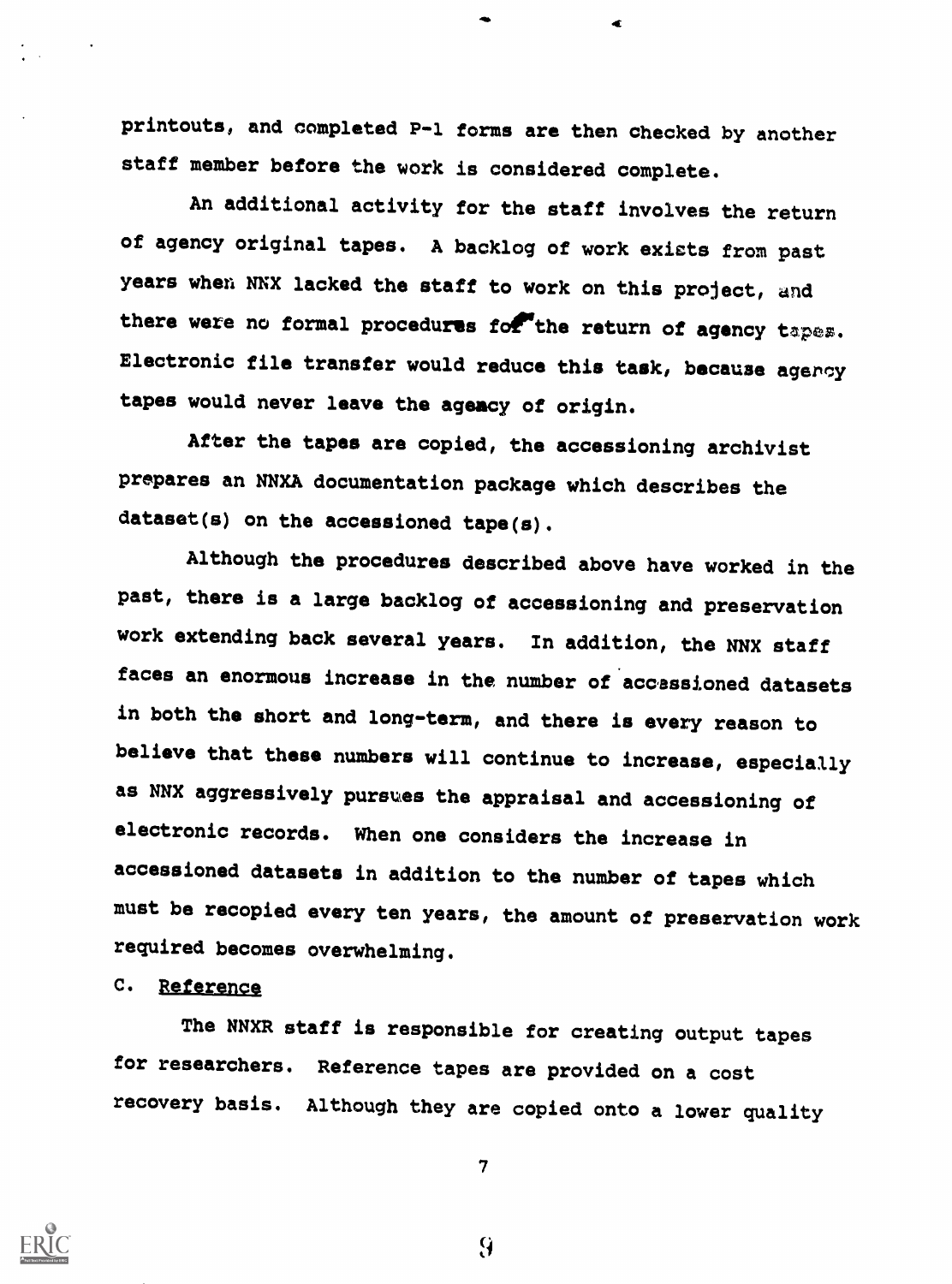storage media, <sup>5</sup> they require time commitment and programming utilities comparable to those described in the preservation process (with the exception that multi-dataset reels are copied via the tape-copy utility rather than by single dataset copy and compare).

All of the procedures described above do not take into consideration what occurs when documentation does not match agency records, or when input tapes have data checks or other problems which prevent the preservation process from operating smoothly. There are many such datasets residing in "archival limbo" because the problems with these tapes are either beyond the current capabilities of the NNXR staff or the time commitment required to solve the problem is too great.<sup>6</sup> The procedures described also do not take into account the possibility that researchers may want something other than complete copies of datasets. For example: many researchers request extracts from large bodies of data.



<sup>5</sup> These blank tapes are also evaluated on the ComputerLink equipment, but at a lower standard than that required for preservation tape.

<sup>&</sup>lt;sup>6</sup> This constitutes another backlog. For example: some<br>earlier accessioned tapes were written in NIPS character code<br>rather than the standard ASCII or EBCDIC format. These tapes<br>were in the process of being converted to E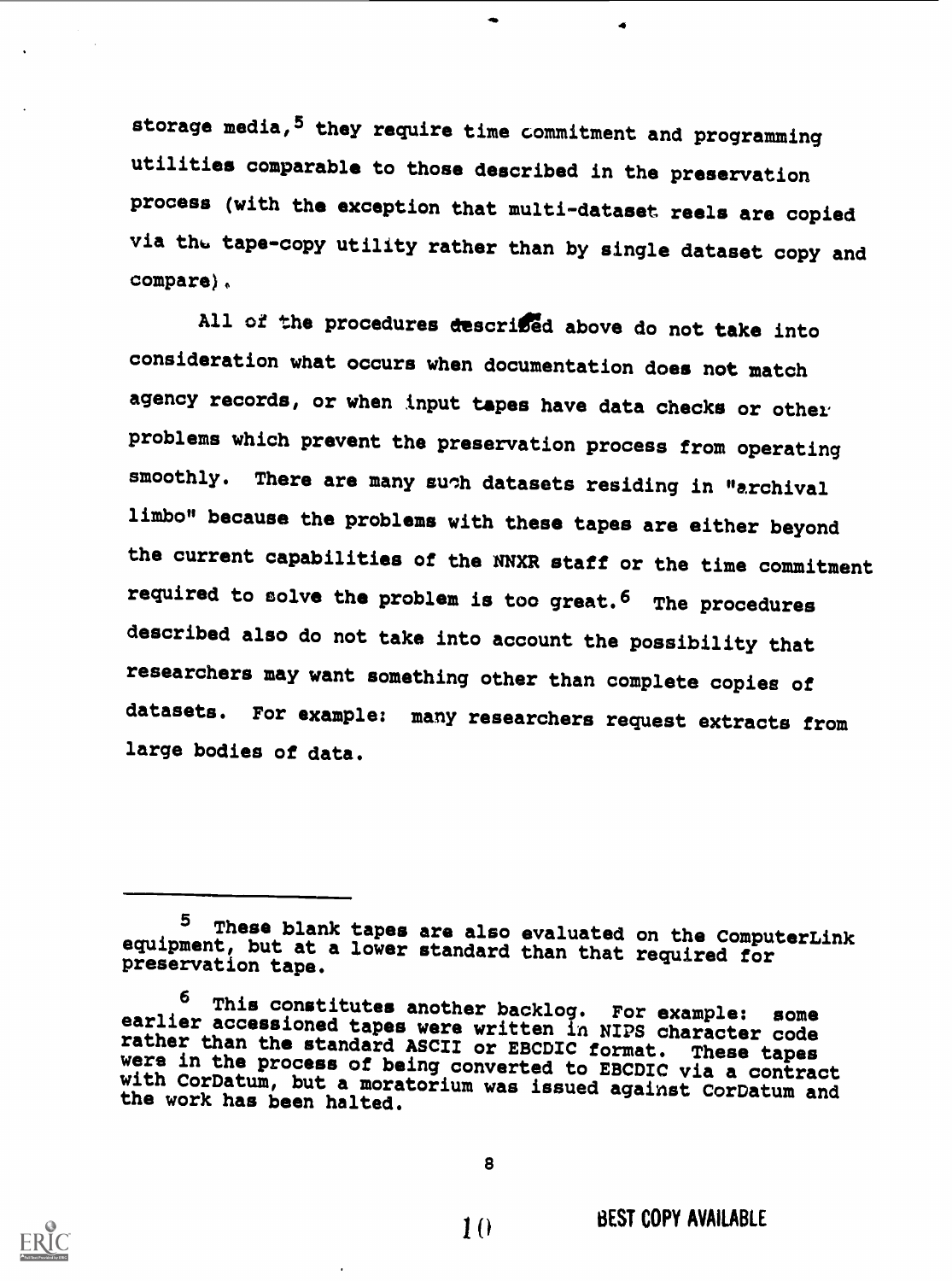# PART III - ELECTRONIC FILE TRANSFER

Æ,

Accessioning data electronically via rapid telecommunication lines might eliminate some problems. Agencies would be able to keep their tapes, so NNX would not have to return them. If errors occur during transmission, or data checks appear on output tapes, agencies can re-transmit data. In this way, it is possible that agencies would be more inclined to give NNX copies of datasets, as they would never lose custody, even temporarily, of original tapes. Ono issue to consider, however, is how to ensure agencies transmit only scheduled records.

The next five sections will consider five options for transferring electronic records via telecommunications.

# A. Modems

To understand the potential for electronic file transfer, one must first become familiar with the principles of telscommunications.<sup>7</sup> The most common telecommunications device, the telephone, accesses the public network. The public network (the telephone) is the system which allows each of us to communicate with others from a dirtance. The simplest device for connecting a computer to the public network is the modem. <sup>A</sup> modem is a device which converts a digital data hit stream by



9

<sup>7 &</sup>quot;...the exchange of information, usually over a significant distance and using electronic equipment for significant distance distance and using transmission." William J. Beyda, Basic Data Communications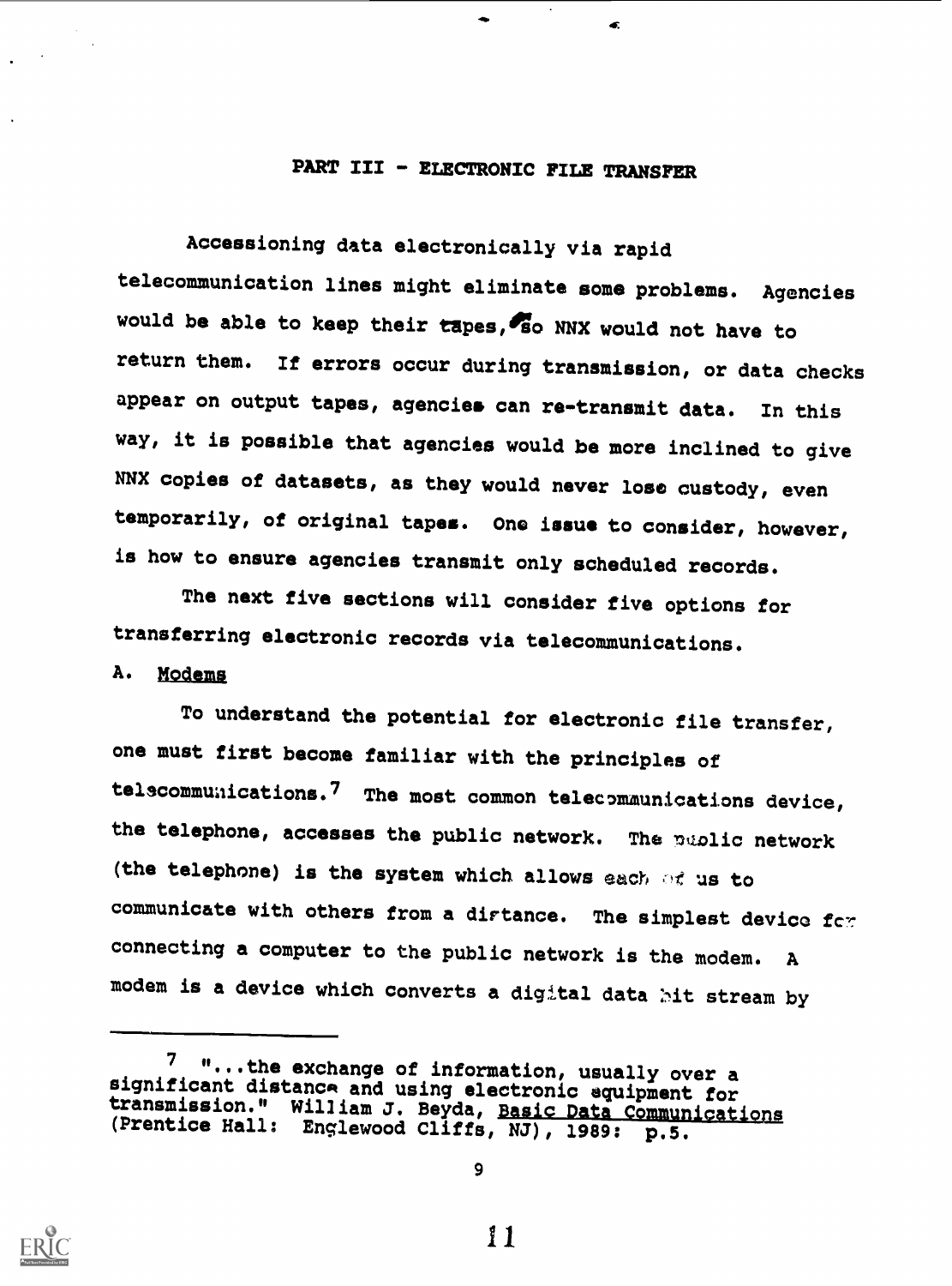modulation into an analog transmission, which can be sent via phone lines (see Figure 1). A modem at the receiving end demodulates the analog signal back into digital pulses. Most modems operate at speeds of up to 9,600 baud (bits per second). Many individuals who own PCs also own 9,600 baud modems.

There are two limiting Tactors which inhibit the use of modems for electronic file transfer. Analog transmission is designed for transmitting the human voice. Analog amplifiers increase the voice signal if it weakens. These amplifiers also increase analog distortion on the circuit. This system is not conducive to transmitting digital data, because there are no digital repeaters tc maintain the integrity of the data. In addition, signal dietortion occurs as a current encounters resistance while traveling through a circuit. As a result, the demodulated signal is not identical to the modulated signal, and data may contain errors or erroneous characters.

Modem speed is the second obstacle to using modems for file transfer. With a speed of 9,600 baud, it would take <sup>10</sup> hours to send one file containing 40 megabytes of data. One reel of data at 6250 cpi may contain up to 180 megabytes of data, which would require 45 hours of transmission time. Many reels in the custody of NNX contain large amounts of data. It is less expensive to send a copy of a large file through the mail or courier than via modem. Shipping reels eliminates the need to re-transmit data when circuit problems occur.

10

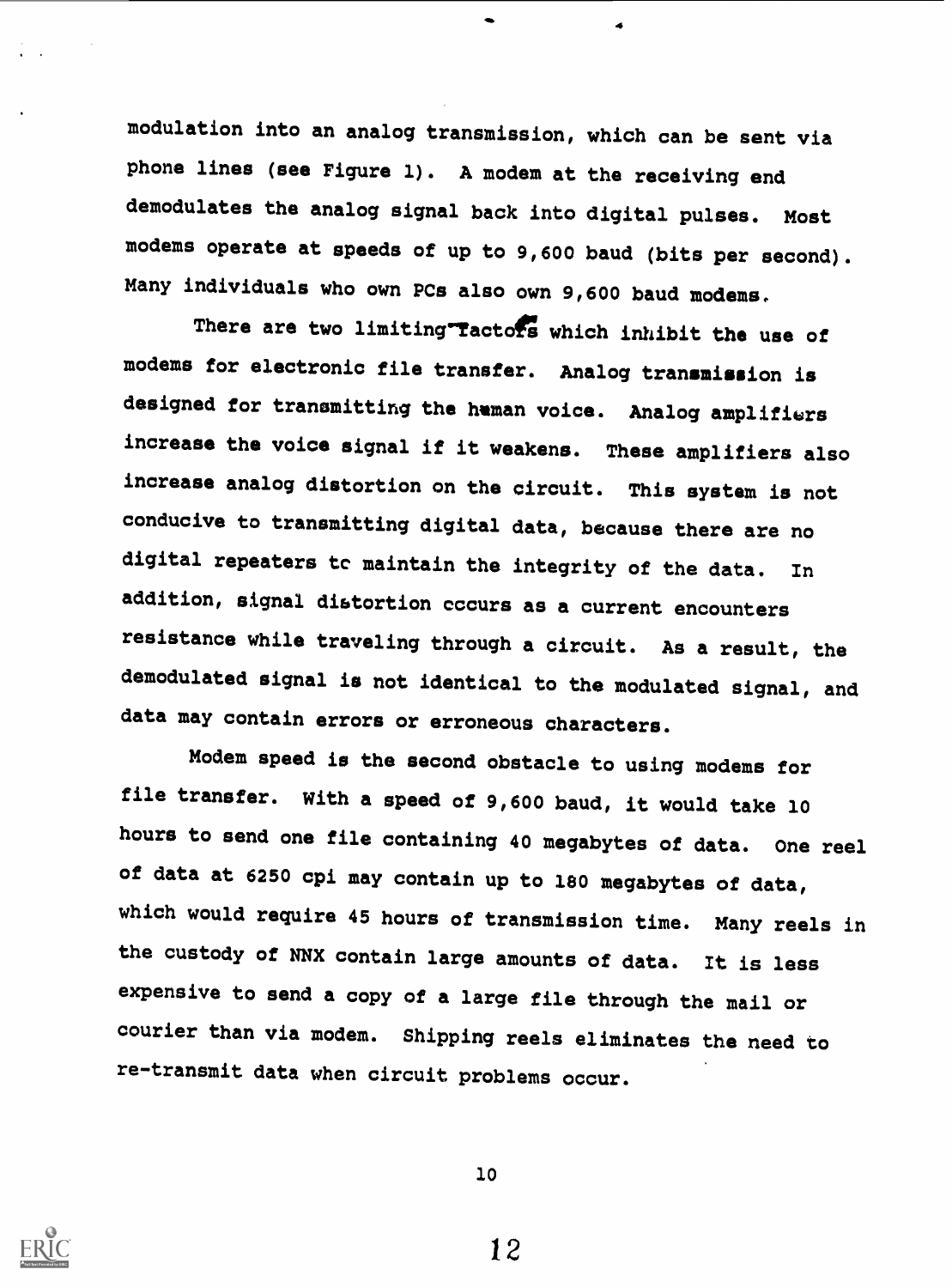Modems are useful for low volume transfers. Providing the NNX title list or list of new accessions by modem would be an appropriate use of this utility.

Advances in modems in recent years make them more useful and worth watching as they continue to develop. Modems can now have multiport capabilities; making them similar to multiplexers.8 Multiport modems are able to transmit more than one synchronous data stream over a single transmission line.

Unfortunately, even if some type of standard modem transmission were to be adopted by the Federal government, this would not affect telecommunications with the general public. Therefore, it is not feasible to engage in electronic file transfer via modem, except in the case of small files.

# B. Dedicated Lines

Other methods of file transfer involve the use of special lines: leased, switched, and Tl. Such lines are available from carriers such as AT&T, Bell Atlantic, etc. They are lines to which the customer must lease or subscribe. They are very expensive, and special wiring is usually required. These lines allow file transfer to occur at speeds much faster than a modem.

Leased and switched lines are more economical than the faster T1 lines, but transfer too slowly for NNX's needs (8 and 22 MB/hour respectively). A Tl transfers at 120 MB/hour, but is

<sup>&</sup>lt;sup>8</sup> A multiplexer is a device which combines multiple data<br>streams into one higher speed data stream; resulting in<br>economical transmission. Multiplexers allow multiple devices to<br>share the same circuit and are usually used

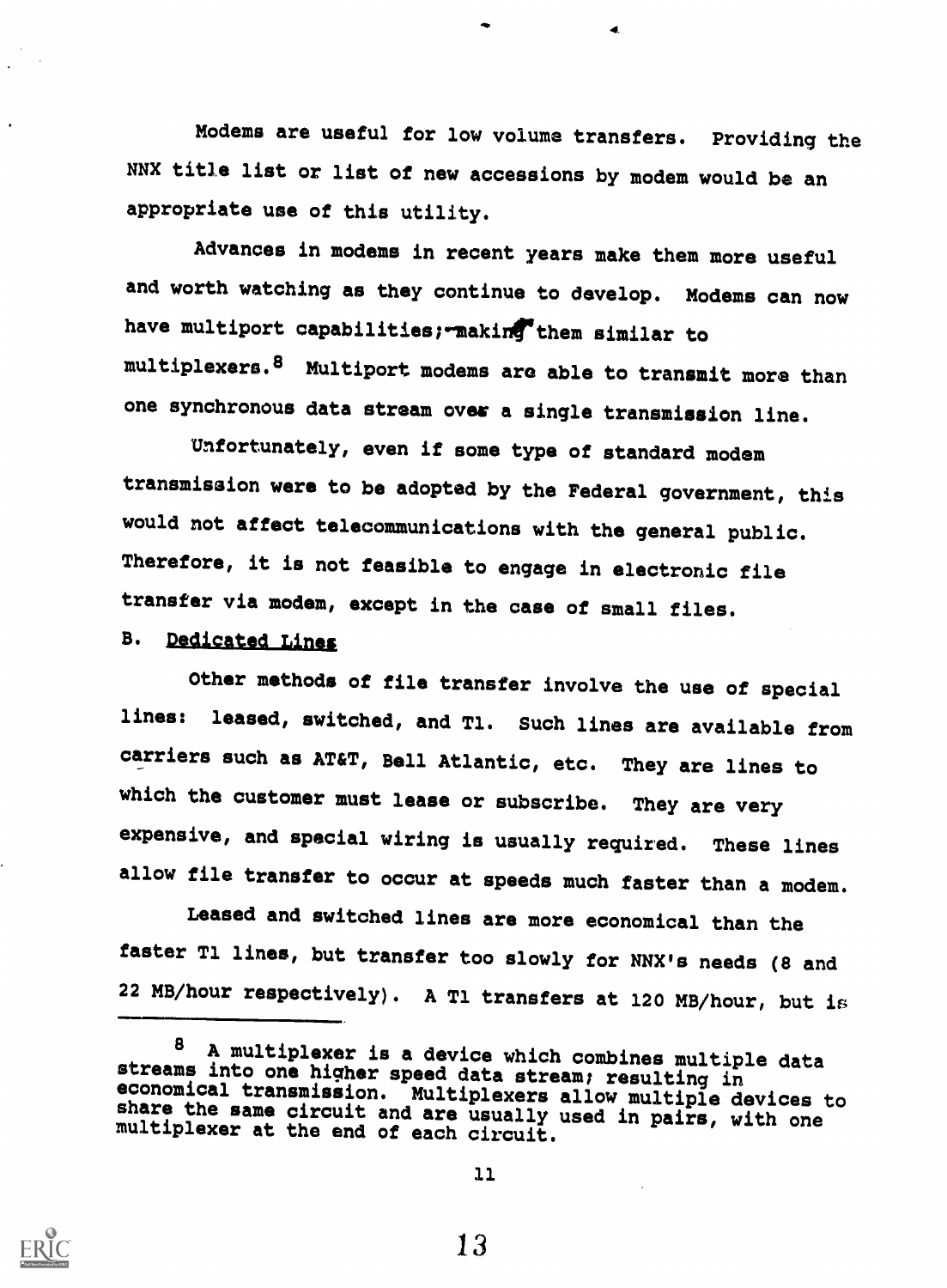enormously expensive. NNX would have to transfer incredible amounts of data to justify the cost, and the fee for researchers would be exorbitant. Listed below is a chart comparing methods of file transfer and time factors.

| Method    | Time to Process (hours) |        |       |        |  |  |  |
|-----------|-------------------------|--------|-------|--------|--|--|--|
|           | <b>Speed</b>            | $3$ MB | 40 MB | 500 MB |  |  |  |
| Modem     | 4MB/hour                | . 75   | 10    | 125    |  |  |  |
| Leased    | 8MB/hour                | .37    | 5     | 62.5   |  |  |  |
| Switched  | 22MB/hour               | .13    | 1.8   | 22.7   |  |  |  |
| <b>Tl</b> | 120MB/hour              | .02    | .33   | 4.1    |  |  |  |

# C. ISDN

The Integrated Services Digital Network (ISDN) is an endto-end digital network which will solve some of the transmission problems associated with digital-to-analog-to-digital transmission. As explained earlier in this paper, the public network transmits in analog signal, and modems (or gimilar equipment) convert digital signal to analog signal prior to transmission, while the end user re-converts the analog signal back to digital. ISDN transmits signal in digital format from end-to-end with no conversion to analog signal.

Aside from data transmission, plans for ISDN include voice and image transmission. Transmission will occur over high-speed circuit and packet switching networks. The Basic Rate Interface (SRI) will utilize clear channel signal consisting of two separate channels: a bearer channel which carries user information, and a separate, channel with signal information for



12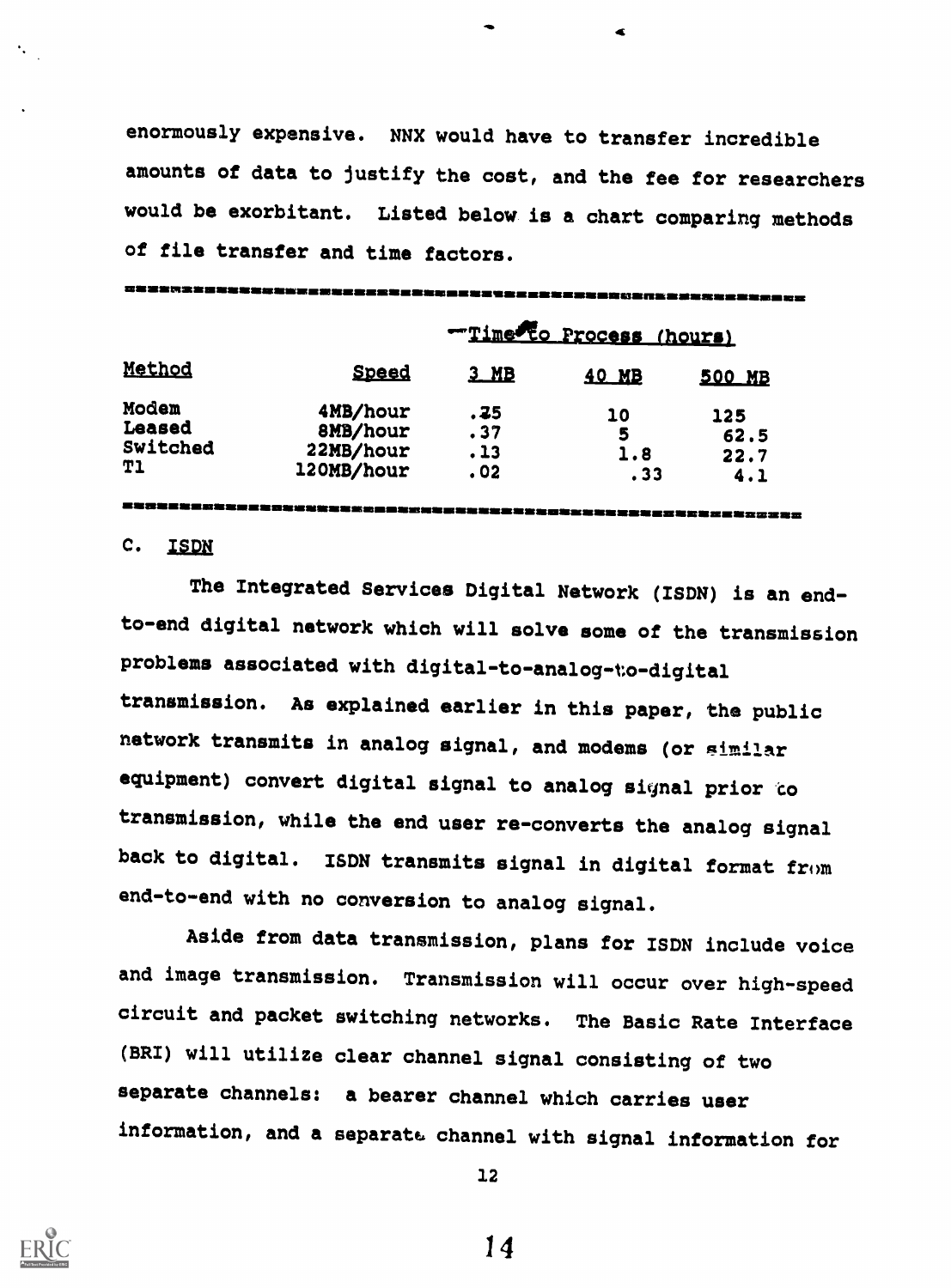circuit switching. In the United States, the Primary Rate Interface (PRI) will be the equivalent to T-1 carrier service. This, however, will be available only to large organizations.

Because ISDN is in the development stage, and because standards have not yet been defined, this method of file transfer is not available for-use, but bears further consideration.

# D. Local Area Networks

Local Area Networks (LANs), are physical connections which allow data transfer at high speeds over short distances. There are several types of LANS which are commonly used; these networks transmit data at speeds ranging from 4 to 16 megabits per second. A LAN is independent of the computers attached to it. LANs are highly reliable and have low error rates due to the short distances involved and the control mechanisms built into LAN operating systems. There are three basic requirements for a LAN: there is no intervention by processors; all data enters the network in a standard format, so that all computers equipped with the proper interface can communicate on the network; and the allocation of data transmission capacity is on demand.

There have been many developments in recent years which have improved the reliability of LANs. Different topologies and connections have allowed more rapid data transfer and direct destination data broadcast (see Figure 2).

LANs are privately owned systems; the owner of the network is also the owner of the wiring. The speed of the LAN is limited



13

1,5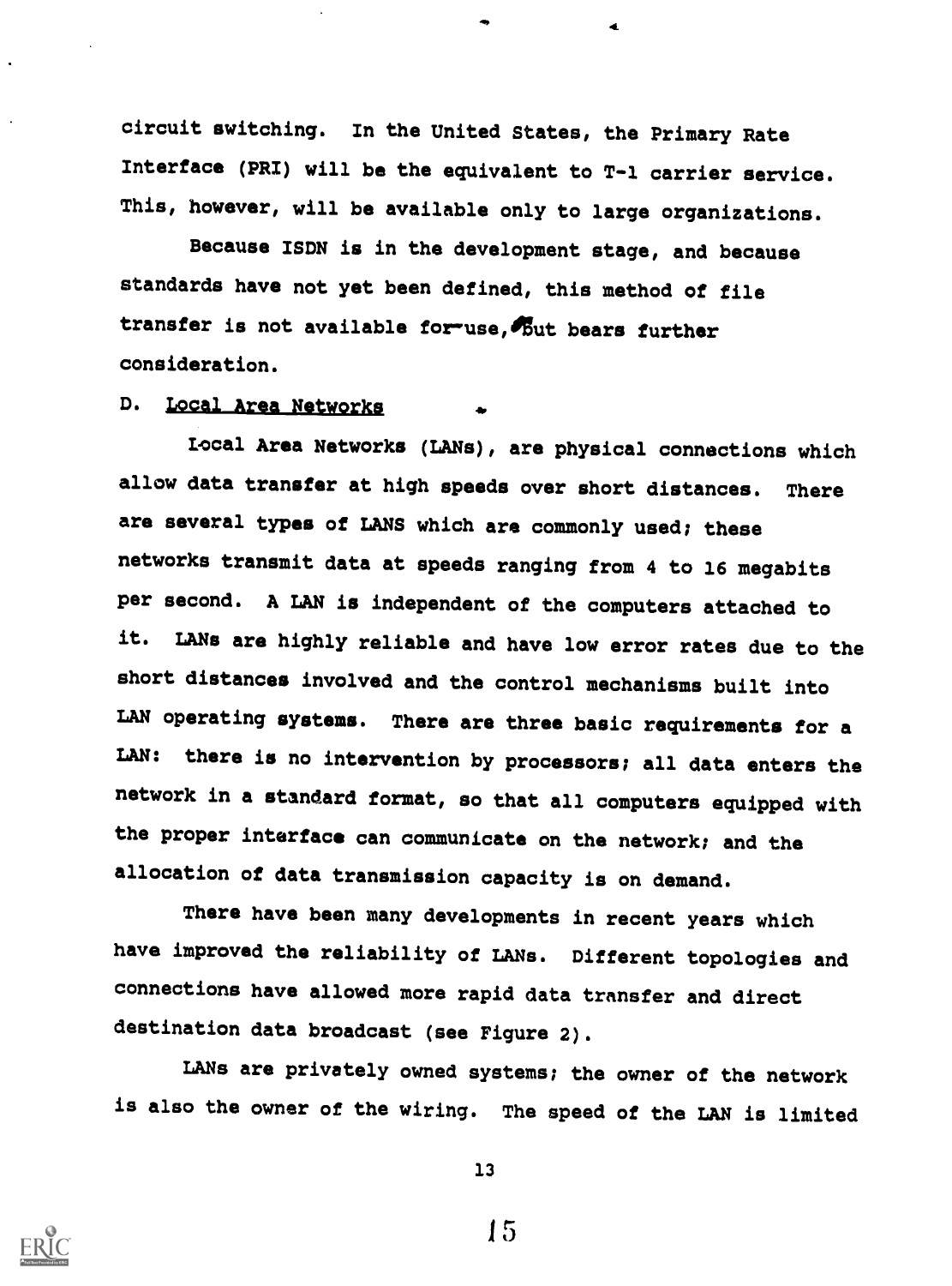by the transmission media which the owner selects and by the protocol of the LAN. Use of optical-fiber rather than copperconductor cable provides immunity to external noise through use of the short wavelength light signal. Because transmission speed is often high (millions of  $b^{4+}$  , er second), users are able to exchange files. It would  $ap_i$  that the LAN is an attractive choice for electronic file transfer. However, the high speed available is a result of the short distance traveled (a few thousand meters), and is limited to nodes physically residing within the LAN. Therefore, it is not relevant to file transfer between agencies and NNX because it is impossible to link all agencies with NNX via a LAN.

#### E. Internetworking

Internetworking may be defined as:

...a set of connected networks that act as a coordinated whole. The chief advantage of an internet is that it provides universal interconnection while allowing individual groups to use whatever network hardware is best suited to their needs. 9

Internetworking connects different networks together. Internetworks are also known as wide area networks or data transport networks. There are many wide area networks in use by government, business, and academia. These networks perform only the low level function of the connection, or data transport. Internetworking ignores the upper level functions of the individual networks. By providing no functions other than data



<sup>9</sup> Douglas E. Comer, Internetworking with TCP/IP:<br>Principles, Protocols, and Architecture (Prentice Hall, Englewood Cliffs, NJ), 1988: 9.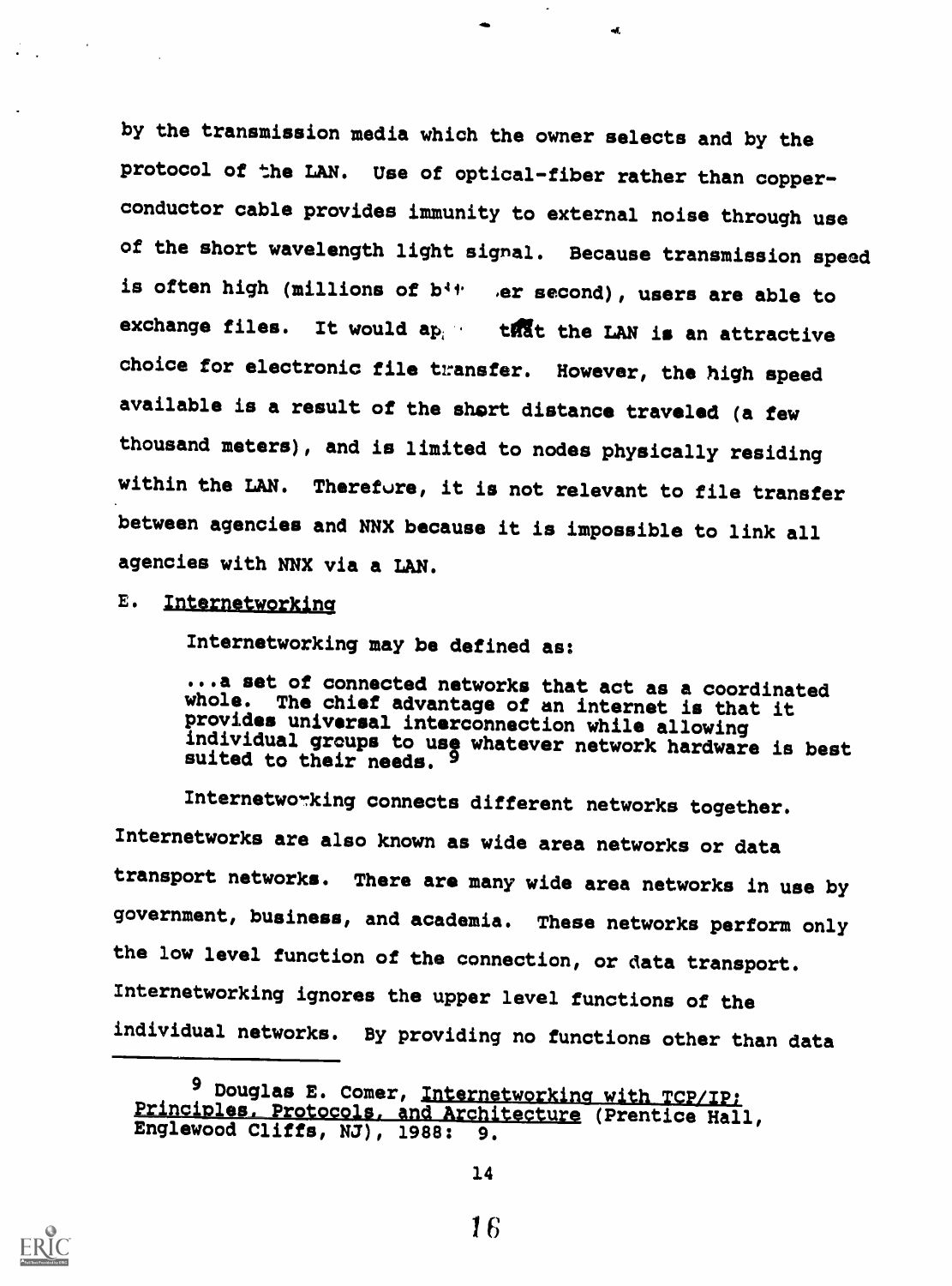transportation, internetworking is possible, becausc data transport networks are not physical networks, but provide links between or among physical networks. The physical networks must be compatible at higher levels, because the internetwork does not intervene or verify compatibility. The result is that separate networks which operate by different protocols 10 may communicate with each other, but the user is responsible for verifying that the individual systems are compatible.

Internetworking has grown as a means of connecting networks. Separate networks, using different communications methods, may be connected by a utility called a gateway. Networks using the same communications methods may be connected by a simpler utility called a bridge. For example: two packet switching networks can be connected by a bridge, while a packet switching network can be connected to a token ring network by <sup>a</sup> gateway (see Figure 3). This means that NNX could transmit and receive data through data transport networks, but would have to be able to communicate with any number of networks at higher level OSI protocols.

Speed is a major problem with internetworking because high-speed networks cover short distances while slower networks cover great distances.

Internet protocols allow the transfer of large files. Again, however, the transfer of large datasets over Internet



<sup>10</sup> Protocols provide formulas for communications which are independent of vendor standards.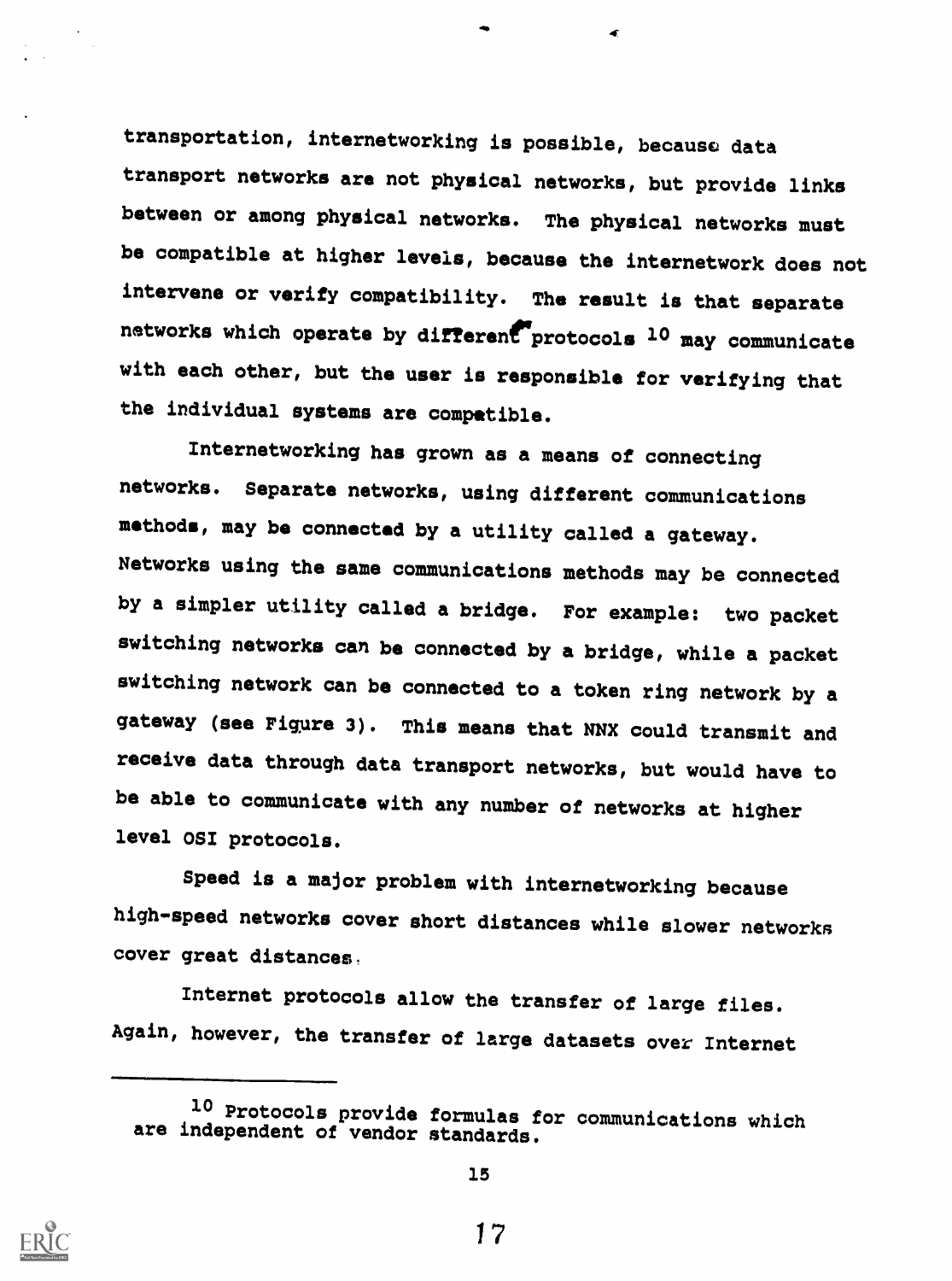would be expensive and time consuming. Providing such transfer on a cost recovery basis would be enormously expensive to the researcher.

Some networks are specifically designed to limit file size in transport. BITNET (Because It's Time) is one such network. On BITNET, it is only possible to cransmit approximately 150 pages at a time. This is not feasible for datasets containing thousands of records. If NNX were to attempt to transmit a large dataset over BITNET, the dataset would have to be broken and transmitted in bursts. Hence, the problem with time and transmission error comes into play.

DARPA <sup>11</sup> is an agency which provides specifications for interconnecting networks and routing traffic. It specifies Transmission Control Protocol/Internet Protocol (TCP/IP) 12 for the DARPA network (Darpanet). TCP/IP technology is <sup>a</sup> fundamental protocol used to connect many institutions. Without basic protocols such as TCP/IP, basic physical transportation would not be possible.

Standardization is one way of eliminating incompatibilities among physical networks linked by internetworking. TCP/IP is a de facto standard. The International Standards Organization has



16

<sup>11</sup> Internet research funded by the Defense Advanced projects Research Agency.

<sup>12</sup> TCP - Transmission Control Protocol - allows a process on one machine to send a stream of data to a process on another. IP - Internet Protocol - provides the basis for connectionless packet delivery. TCP/IP are fundamental protocols.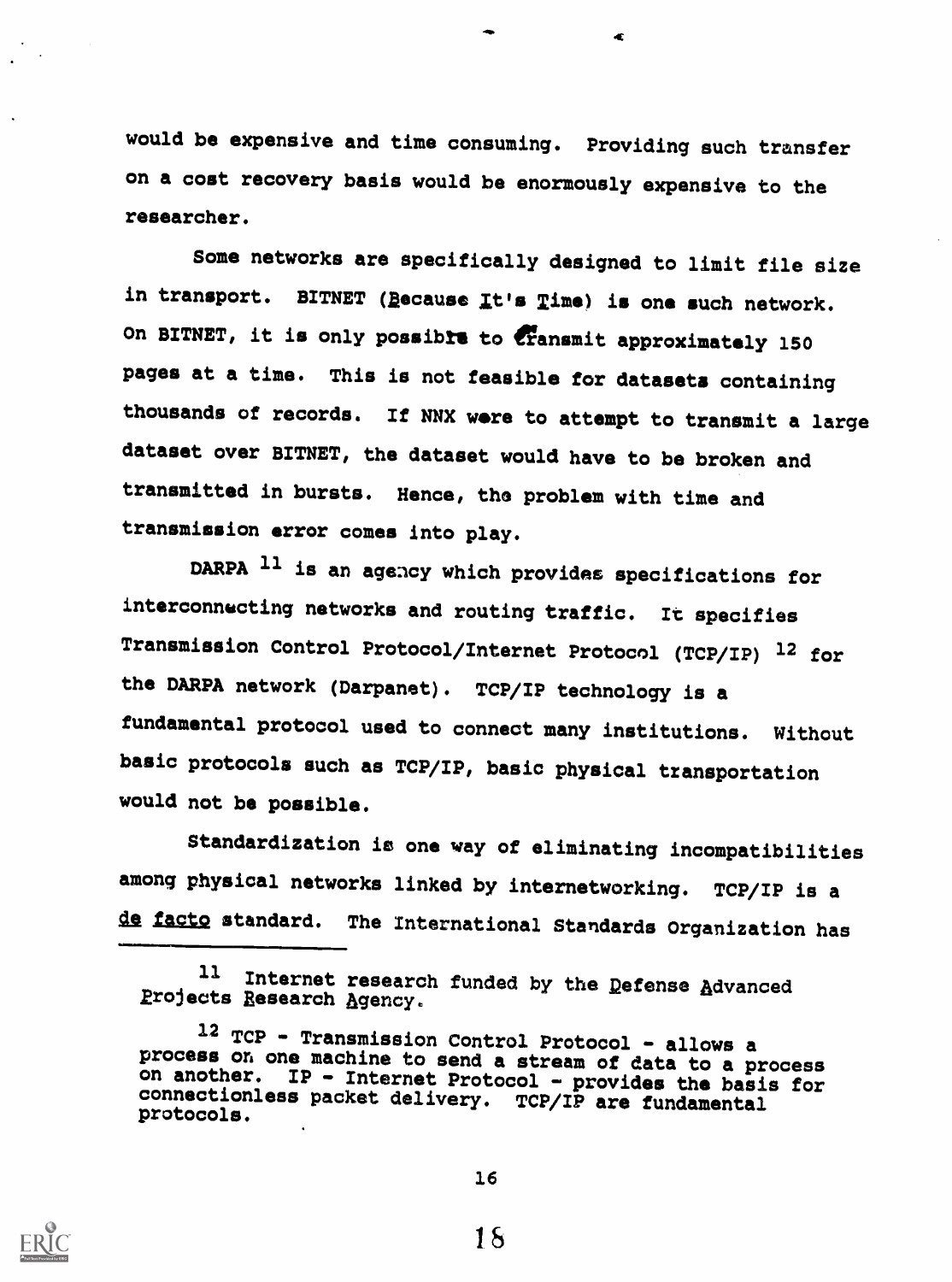formally endorsed another set of standards, called the Open Systems Interconnection (OSI). The OSI protocols cover a broader range of communications functions. Unfortunately, the range is so broad that it is possible that two networks which both conform to OSI cannot communicate with each other. The National Institute of Standards and Technology has established a subset of the OSI protocols, called the Government OSI Protocol (GOSIP) as standard for the Federal government. Within a few years, all agencies will have to conform to GOSIP when procuring ADP equipment. Unfortunately, many non-standard networks already in Federal agencies will remain in use for years. Furthermore, GOSIP will not increase internetworking speeds, or reduce incompatibility with the private sector.



17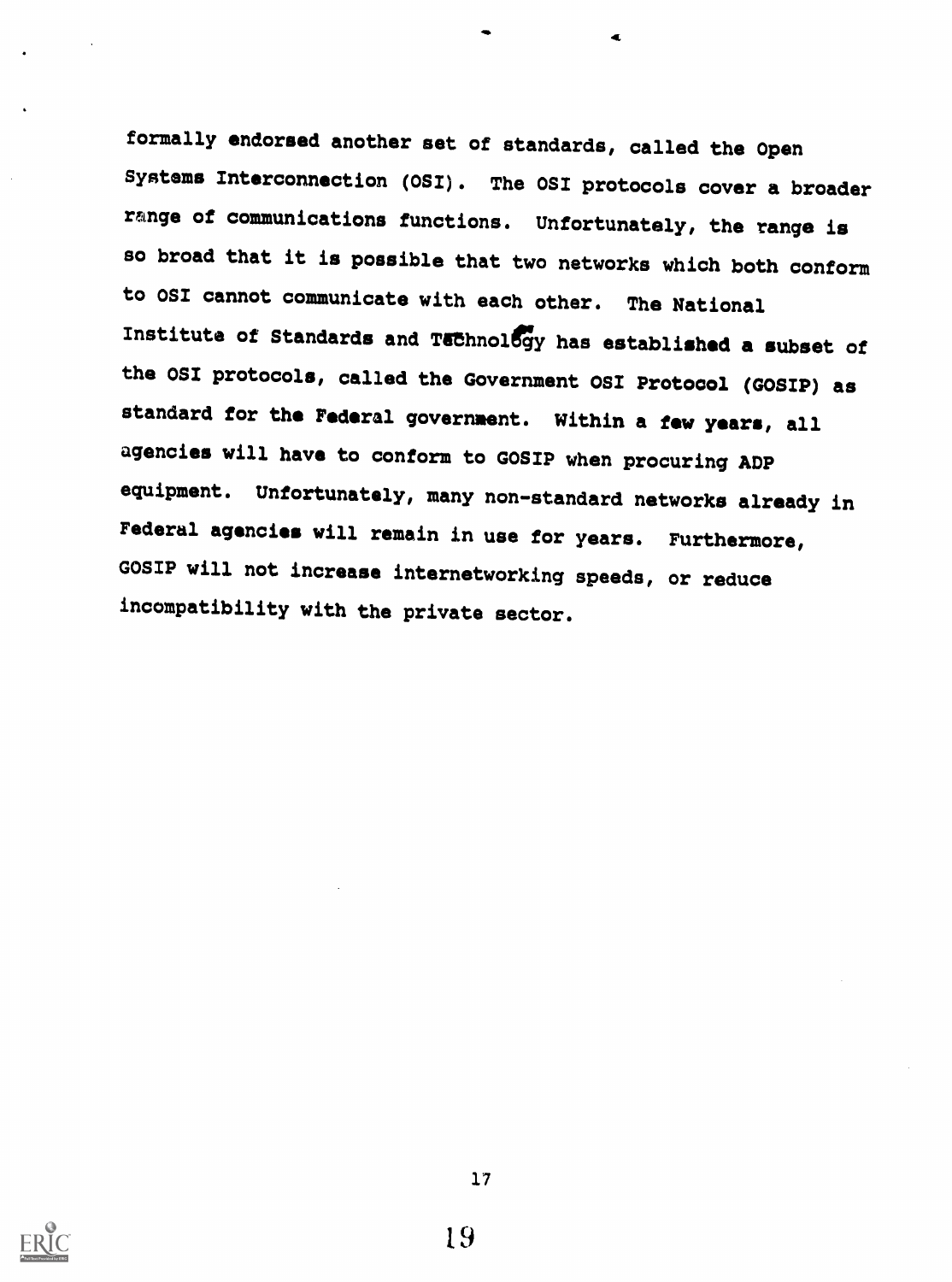#### PART IV - CONCLUSION

The possibilities for electronic file transfer are exciting and can offer many benefits to NNX in the areas of both accessioning and reference. - However, even with the availability of internet, the plethora of available file transfer options makes it virtually impossible for NNX to choose a method which will connect all Federal agencies, institutions, and researchers. File transfer speed and cost eliminate the use of modems, which are certainly common, from file transfer beyond limited file size.

It is simply not possible to choose one network or one piece of equipment which will meet the needs of all PCs and computer facilities with which NNX may communicate. Even if the possibilities for reference are ignored, NNX does not have the funds to afford a T1 line, and does not accession enough datasets from agencies with rapid speed file transfer capabilities to justify the expense. It is less expensive to ship datasets, obtain replacement copies when there are data checks, and return or destroy agency original tapes, than to engage in electronic file transfer.

Rather than delve into the multitude of equipment and technology which could upgrade NNX's telecommunications capabilities, a better use of time and energy would be spent examining the problems existing in NNX, and revising procedures



18

 $20$ 

**BEST COPY AVAILABLE**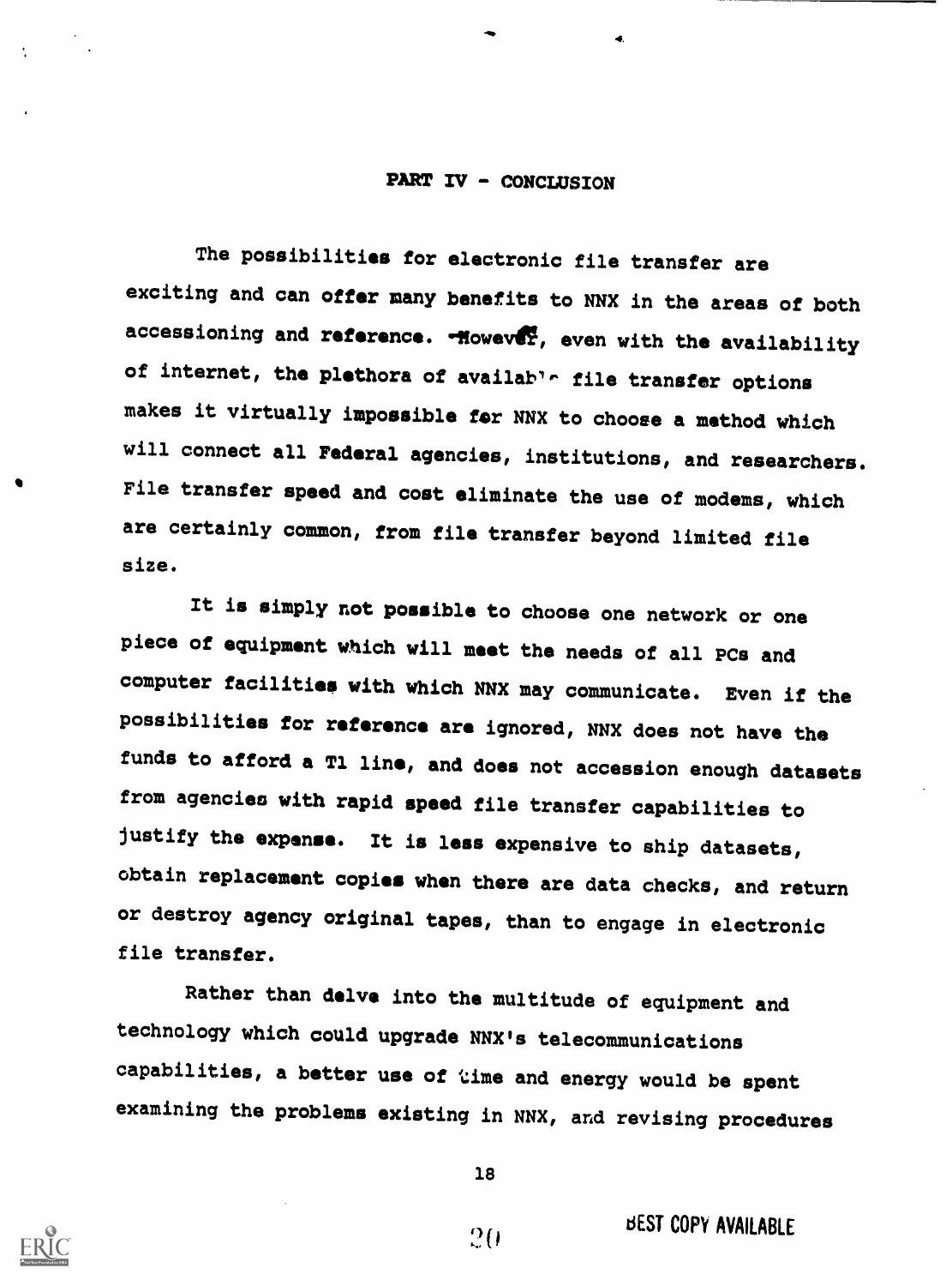to help eliminate them. For example, using the Data General to copy reference output reels will shorten the turn-around time in processing reference requeats. This will help researchers who are usually computer literate and expect only a short wait for datasets, because one of the fundamental purposes of electronic records is quick access.

If NNX is to use the Data General mini-computer for copying tapes, a second 6250 cpi tape drive or a cartridge drive must be purchased for tape-to-tape copying, otherwise NNXR will have to copy tape-to-disk and then disk-to-tape for every dataset. Such a procedure would be a waste of hard disk space and would be slow.

The advantage of using the Data General is that many tapes could be copied on-site, rather than at NIH. This will eliminate time wasted while tapes are in transit or waiting to be logged-in to the NIH tape library. It could also be of great benefit when rush orders occur or when there are problems with the courier. Use of the Data General, however, will in no way replace the use of off-site computer facilities, because it lacks some capabilities which are necessary for certain types of preservation work.

It is perfectly appropriate to have aggressive accession policies, but only in tandem with equally aggressive preservation and reference service policies. Otherwise, as is the case, accessioned datasets reside in a backlog because NNX lacks the staff, equipment, and time to complete the preservation process.



19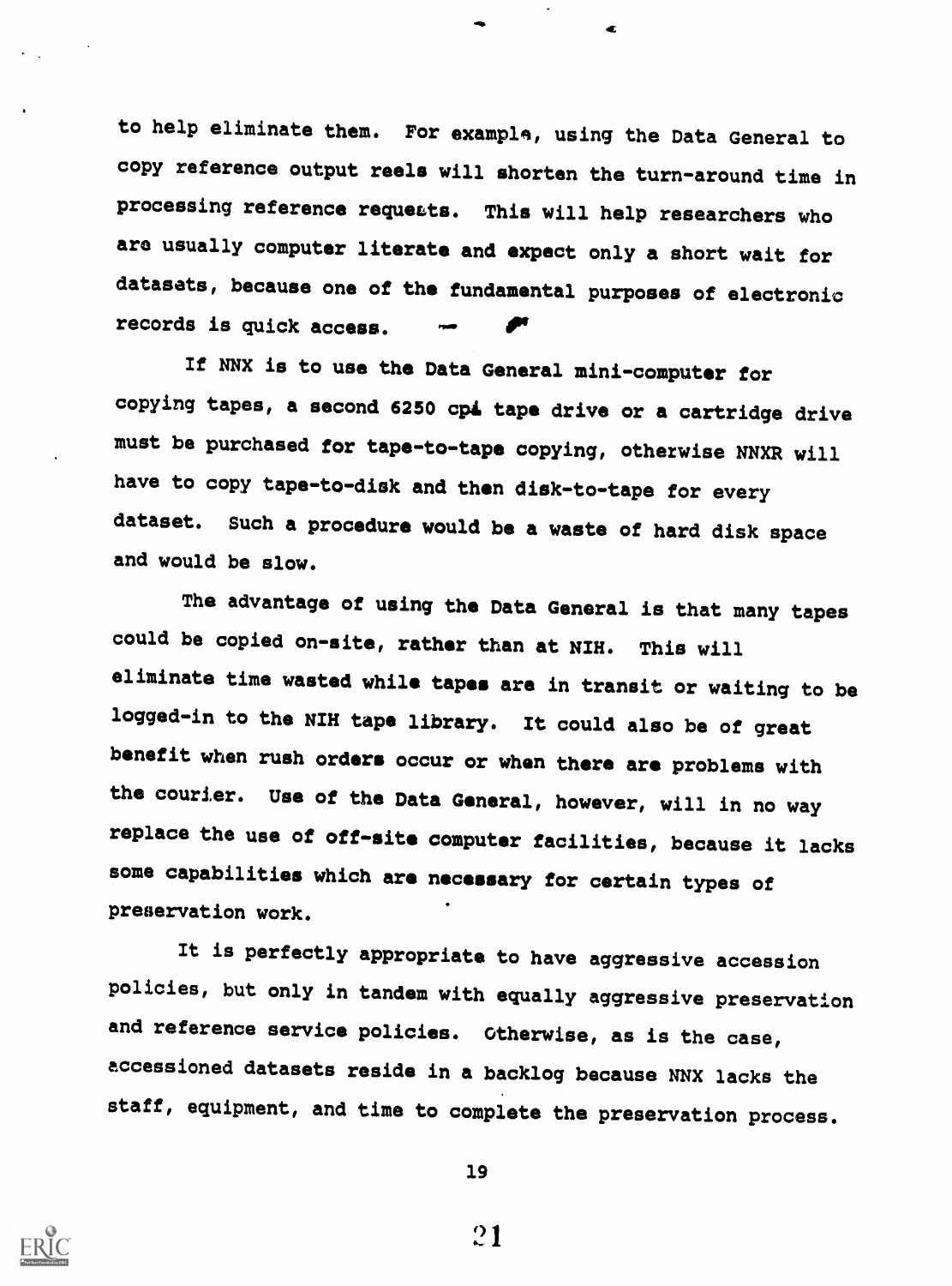My recommendations are: continue to study methods and developments in file transfer technology, improve current accessioning and reference procedures with the help of the Data General mini-computer, consider placing the title list and other general finding aids on an electronic bulletin board or on diskette, so researchers can-log on for general information, and improve the system for the destruction or return of agency tapes.

 $\blacktriangleleft$ 

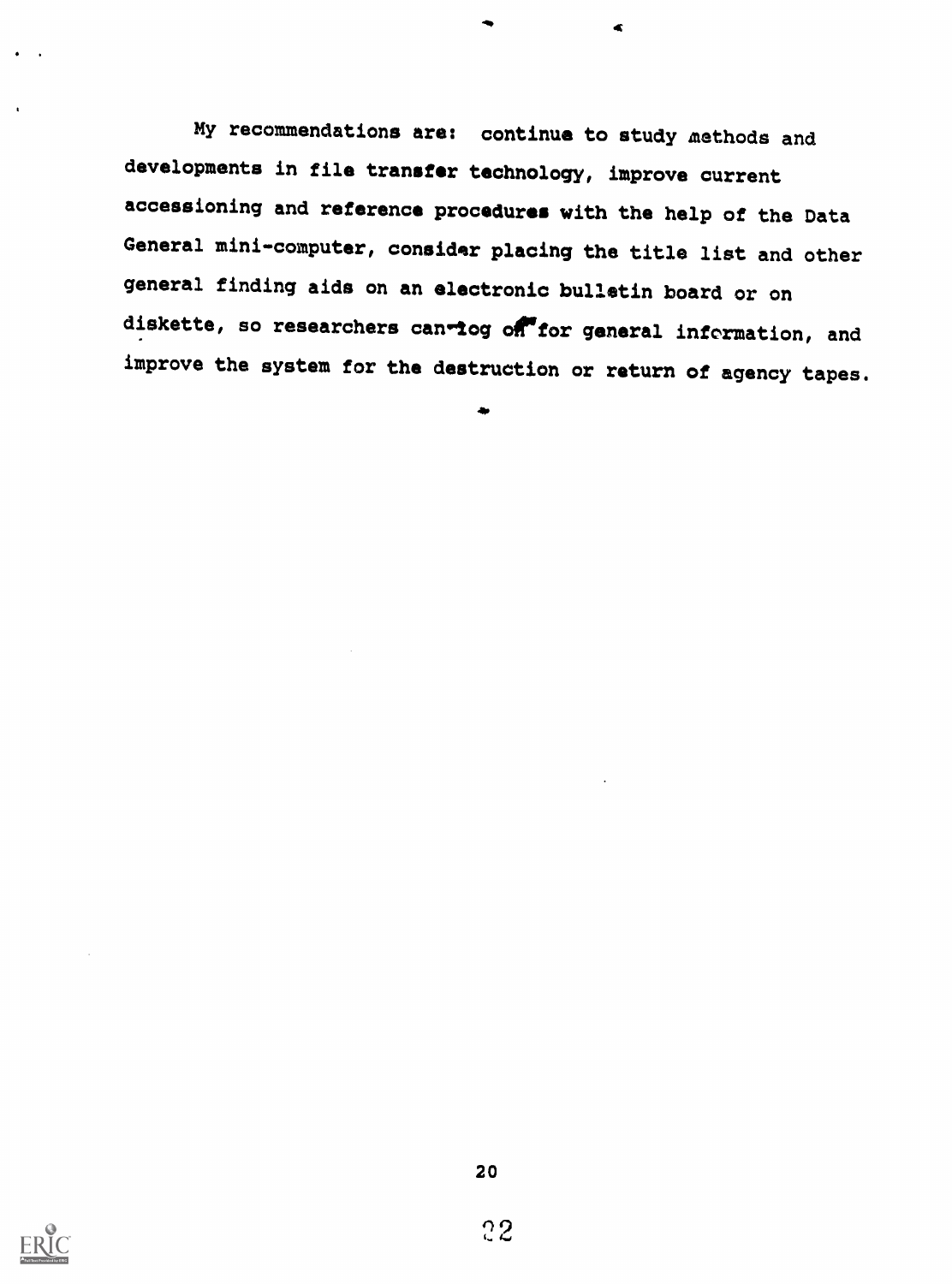

 $23A$ 

 $23$ 

ERIC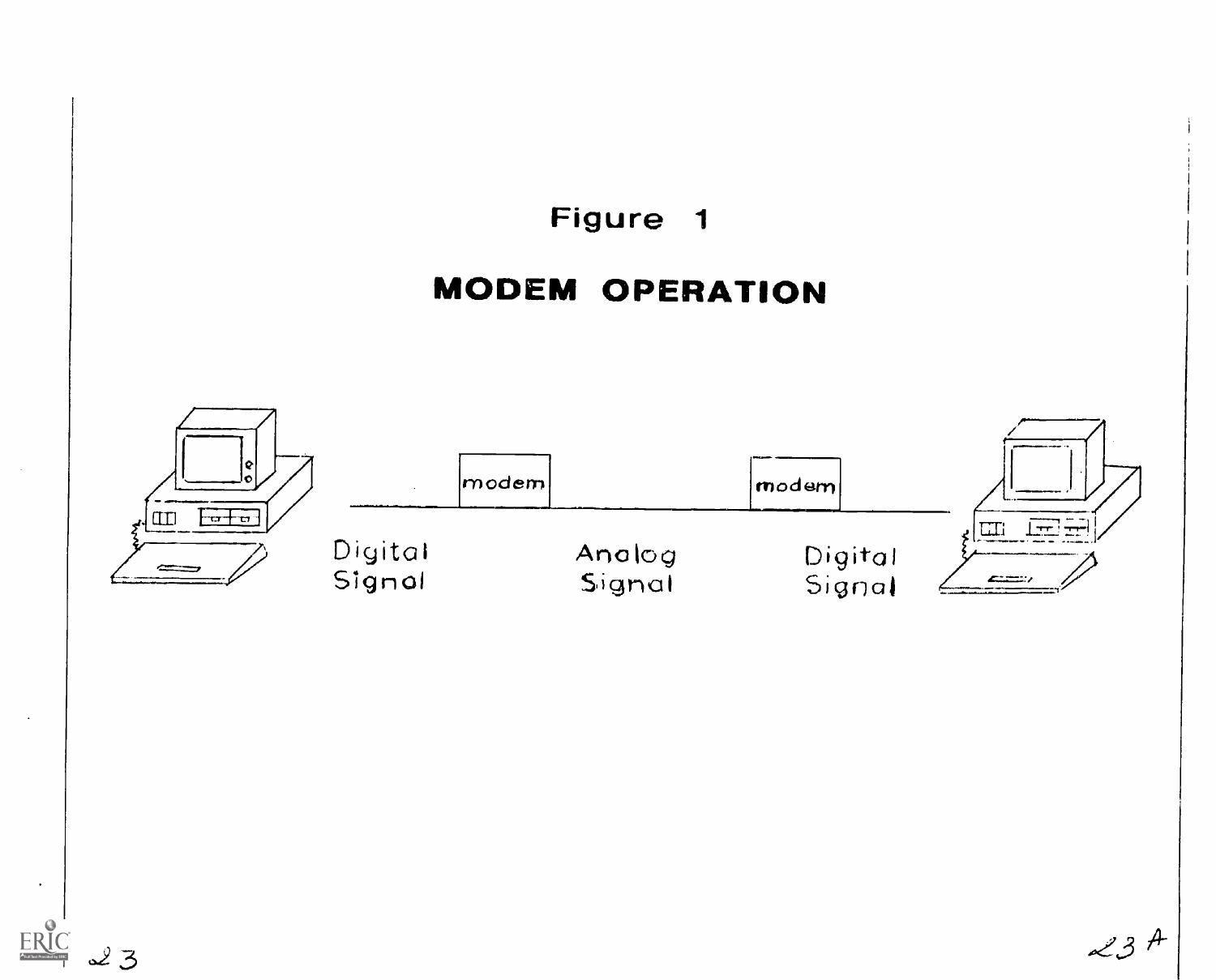

 $\sum_{\text{Full fact Proof of key EBC}}$